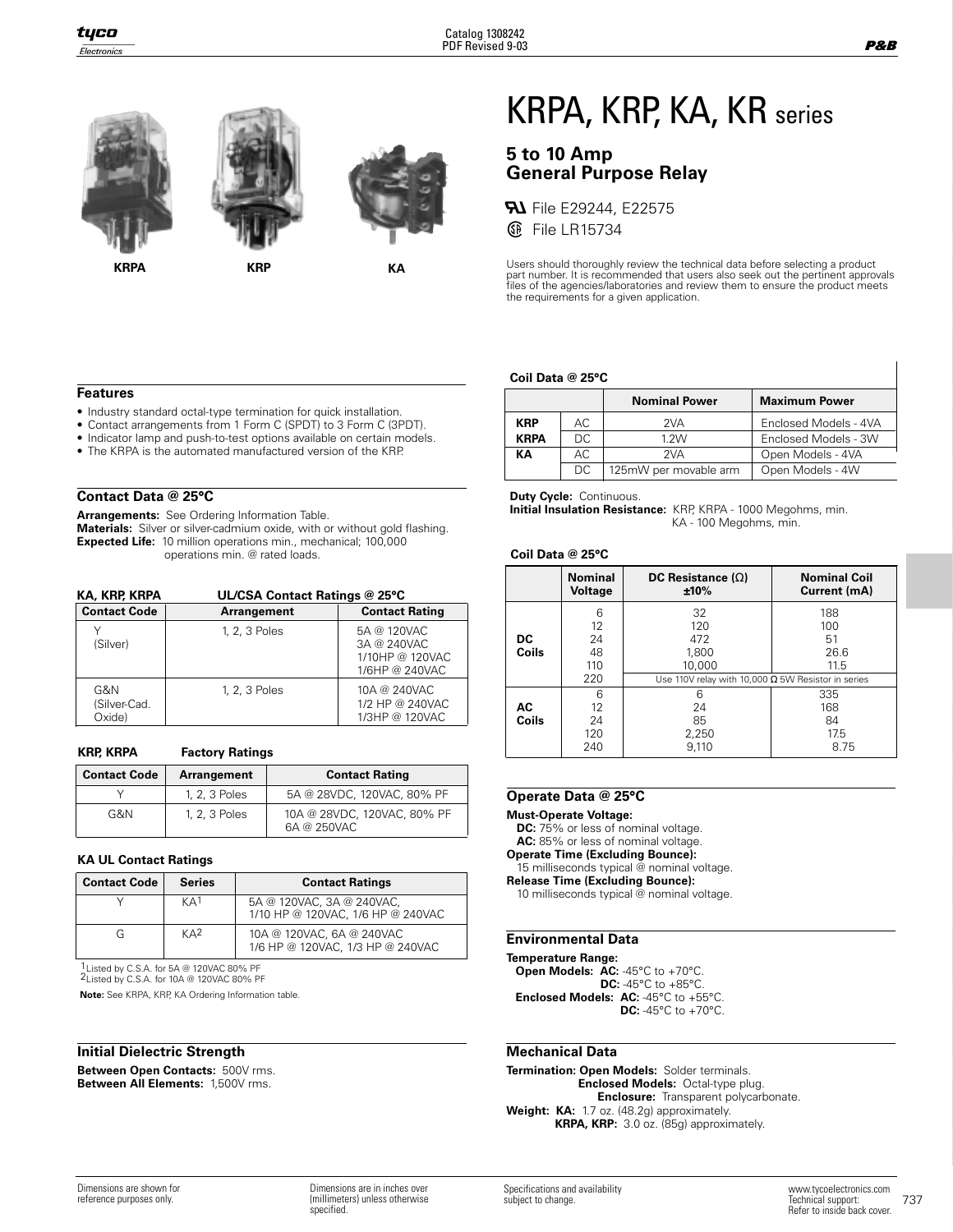| Electronics                                        |                                                                                  |                                                  |                    | PDF Revised 9-03       |      |              |   | P&B    |
|----------------------------------------------------|----------------------------------------------------------------------------------|--------------------------------------------------|--------------------|------------------------|------|--------------|---|--------|
| <b>Ordering Information</b>                        |                                                                                  |                                                  |                    |                        |      |              |   |        |
|                                                    |                                                                                  |                                                  | Typical Part No. ▶ | <b>KRPA</b>            | $-5$ | $\mathbf{A}$ | Y | $-120$ |
| 1. Series:<br>KA (Open style)                      | KRPA (Newer version, enclosed)<br>KRP (Older version, enclosed)                  |                                                  |                    |                        |      |              |   |        |
| 2. Contact Arrangement:<br>$5 = 1$ Form C (SPDT)   |                                                                                  | $11 = 2$ Form C (DPDT)                           |                    | $14 = 3$ Form C (3PDT) |      |              |   |        |
| 3. Coil Input:<br>$A = AC$ , 50/60 Hz.<br>$D = DC$ |                                                                                  |                                                  |                    |                        |      |              |   |        |
|                                                    |                                                                                  | 4. Contact Rating and Indicator Lamp Option:     |                    |                        |      |              |   |        |
| <b>TYPE</b>                                        | <b>KRPA</b>                                                                      | <b>KRP</b>                                       | КA                 |                        |      |              |   |        |
| Codes<br>Available                                 | Y, G, N,                                                                         | Y, G, N,                                         | Y, G,              |                        |      |              |   |        |
|                                                    | $Y =$ Silver, no indicator lamp<br>$G =$ Silver-cadmium oxide, no indicator lamp | $N =$ Silver-cadmium oxide, with indicator lamp* |                    |                        |      |              |   |        |
| 5. Coil Voltage:<br>Up to 240VAC<br>Up to 125VDC   |                                                                                  |                                                  |                    |                        |      |              |   |        |

\*Indicator Lamp not available on 25-90V coils. Only 120-240VAC and 110VDC models are UL recognized and CSA certified.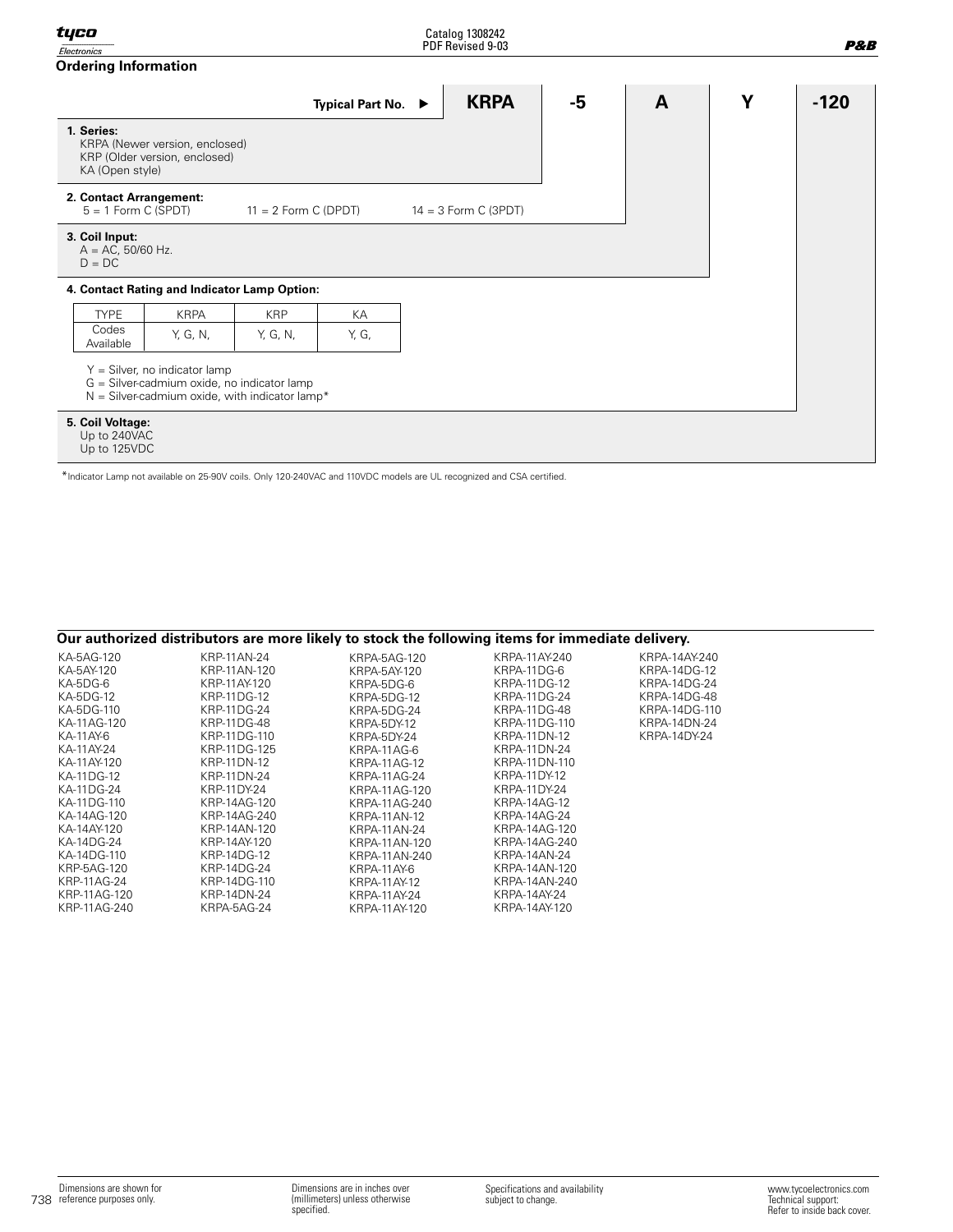

**KRP-3-H**

## **Features**

- 1 Form X (SPST NO DM) contact rating of 20A.
- Heavy copper alloy movable contact arms.
- Twin silver-cadmium oxide contacts.
- Many uses in automation controls and other applications requiring high current switching.

## **Contact Data @ 25°C**

**Arrangement:** 1 Form X (SPST - NO - DM).

**Ratings:** UL Rating: 20A @ 120VAC, 3/4 HP @ 120VAC.

**Factory Rating:** 20A @ 120VAC, 80% PF; 1 HP @ 120/240VAC.

**Material:** Twin, silver-cadmium oxide.

**Expected Life:** 2.5 million operations min., mechanical. 100,000 operations at rated contact load.

## **Initial Dielectric Strength**

**Between Open Contacts:** 500V rms, 60 Hz. between all elements.

## KRP-3-H series

## **20 Amp Small AC or DC Relays**

**File E22575** 

## **Coil Data @ 25°C**

**See chart on page 105. Nominal Power: DC Coils:** 1.2W **AC Coils:** 2.0VA **Initial Insulation Resistance:** 1,000 megohms.

## **Operate Data @ 25°C**

**Must-Operate Voltage: DC:** 75% of nominal voltage. **AC:** 85% of nominal voltage. **Operate Time:** 15 milliseconds approximate (Excluding Bounce). **Release Time:** 10 milliseconds approximate (Excluding Bounce).

## **Environmental Data**

**Temperature Range: Enclosed Models: AC:** -45°C to +55°C. **DC:** -45°C to +70°C.

## **Mechanical Data**

**Mounting:** Socket mounting. **Termination:** Octal-type plug. **Enclosure:** Polycarbonate enclosure with octal-type mounting. **Weight:** 2 oz. (57g) approximately.

## **Ordering Information**

| <b>UNGLING INDITIONAL</b>                                                                               |           |   |    |   |   |  |
|---------------------------------------------------------------------------------------------------------|-----------|---|----|---|---|--|
| Typical Part No. ▶                                                                                      | <b>KR</b> | D | -3 | D | Н |  |
| 1. Basic Series: KR                                                                                     |           |   |    |   |   |  |
| 2. Type:<br>$P =$ Enclosed<br>(20 amp models available only with Contact Arrangement 3 and Material H.) |           |   |    |   |   |  |
| 3. Contact Arrangement:<br>$3 = 1$ Form X (SPST - NO - DM)                                              |           |   |    |   |   |  |
| 4. Coil Input:<br>$A = AC$<br>$D = DC$                                                                  |           |   |    |   |   |  |
| 5. Contact Material & Rating:<br>$H =$ Silver-cadmium oxide, $1/4$ " (6.35mm) dia., 20 amps.            |           |   |    |   |   |  |
| 6. Coil Voltage:<br>To 240VAC, 50/60 Hz. or 110VDC.                                                     |           |   |    |   |   |  |

## **Our authorized distributors are more likely to stock the following items for immediate delivery.**

KRP-3AH-120 KRP-3DH-24 KRP-5AG-120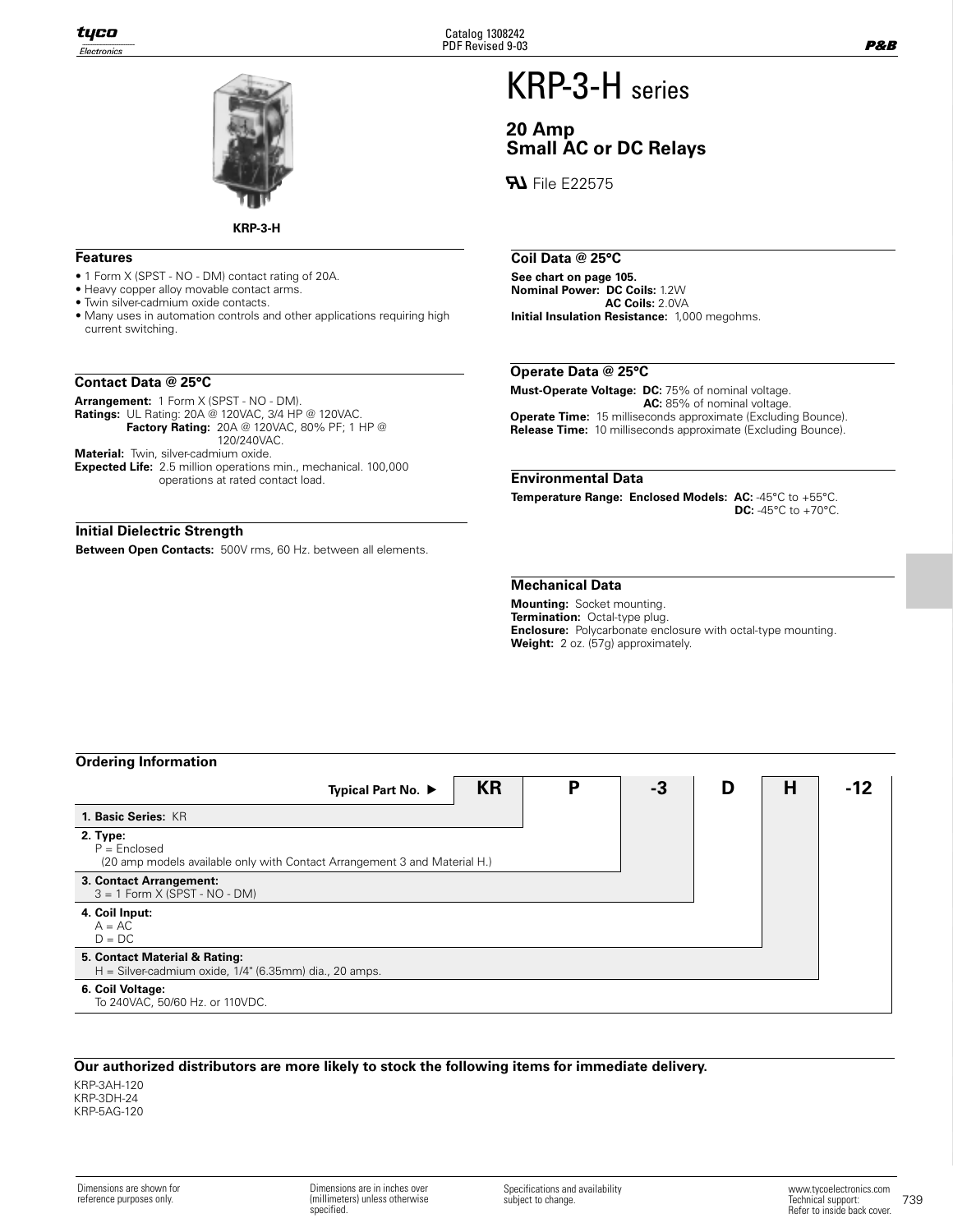## **Outline Dimensions**

## **KA Series**



Tolerances on .XX Decimals ± .02 (± .5) Unless Otherwise Specified Tolerances on .XXX Decimals ± .005 (± .13) Unless Otherwise Specified

## **KR Series Enclosures**

**For KRPA and KRP For KRP3-H Type "P" Clear Dust Cover**





**20C176 KRPA & KRP 20C206 KAP and KRP3 Hold-Down Spring**



Durable stainless steel spring can be moved aside for relay removal or installation. Mounts with same machine screws or rivets that secure socket to chassis. Two .156" (3.96mm) dia. holes required.